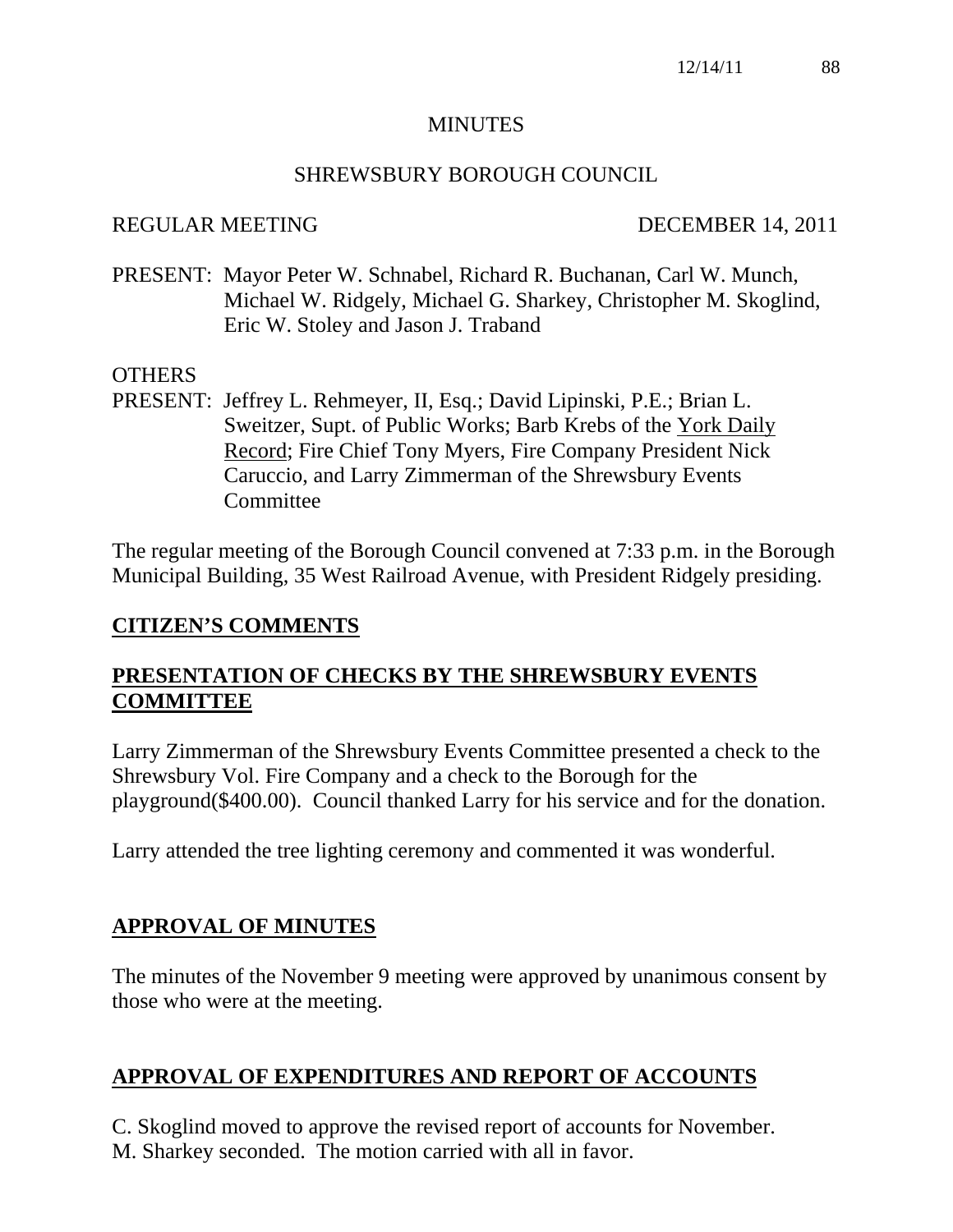# **BILL LIST**

The bill list for November was presented: General account: check numbers 10866 thru 10916; Water account: check numbers 4668 thru 4678; Sewer account: check numbers 4406 thru 4413; Highway Aid: check numbers 849 thru 851.

- C. Skoglind moved to approve the November bill list.
- E. Stoley seconded. The motion carried with all in favor.

# **PAYROLL REGISTER**

C. Skoglind moved to approve the November 14 and 28 payroll registers. M. Sharkey seconded. The motion carried with all in favor.

# **SUBDIVISION AND LAND DEVELOPMENT BUSINESS**

# **Southern Regional Police Department** – Mayor Schnabel

The Borough's time analysis for October was increased due to some robberies. The District Magistrate's office, which is located in Shrewsbury Township approximately 200 feet from the Borough line, asked that it be included in the police department's first call area for responses. This would be for alarms, possibly one or two a year, and for problems that may arise during hearings, etc. The three member municipalities need to approve the request. After discussion, it was decided to allow the police department to include the District Magistrate's office in its response area based on: 1) it is a governmental agency that serves all three members of the police commission; 2) the fact that their office could have critical situations at times; and 3) the hours for responses, based on the set hourly rate, will be billed to the magistrate's office, like is billed for hours for Railroad Borough, the school district and Loganville Borough.

R. Buchanan moved to approve the request of the district magistrate's office for first response due to it being a governmental agency that serves all three member municipalities of the Southern Police Commission with response hours being billed to the magistrate's office at the same rate that Railroad Borough, the school district, and Loganville Borough pay for services. C. Skoglind seconded.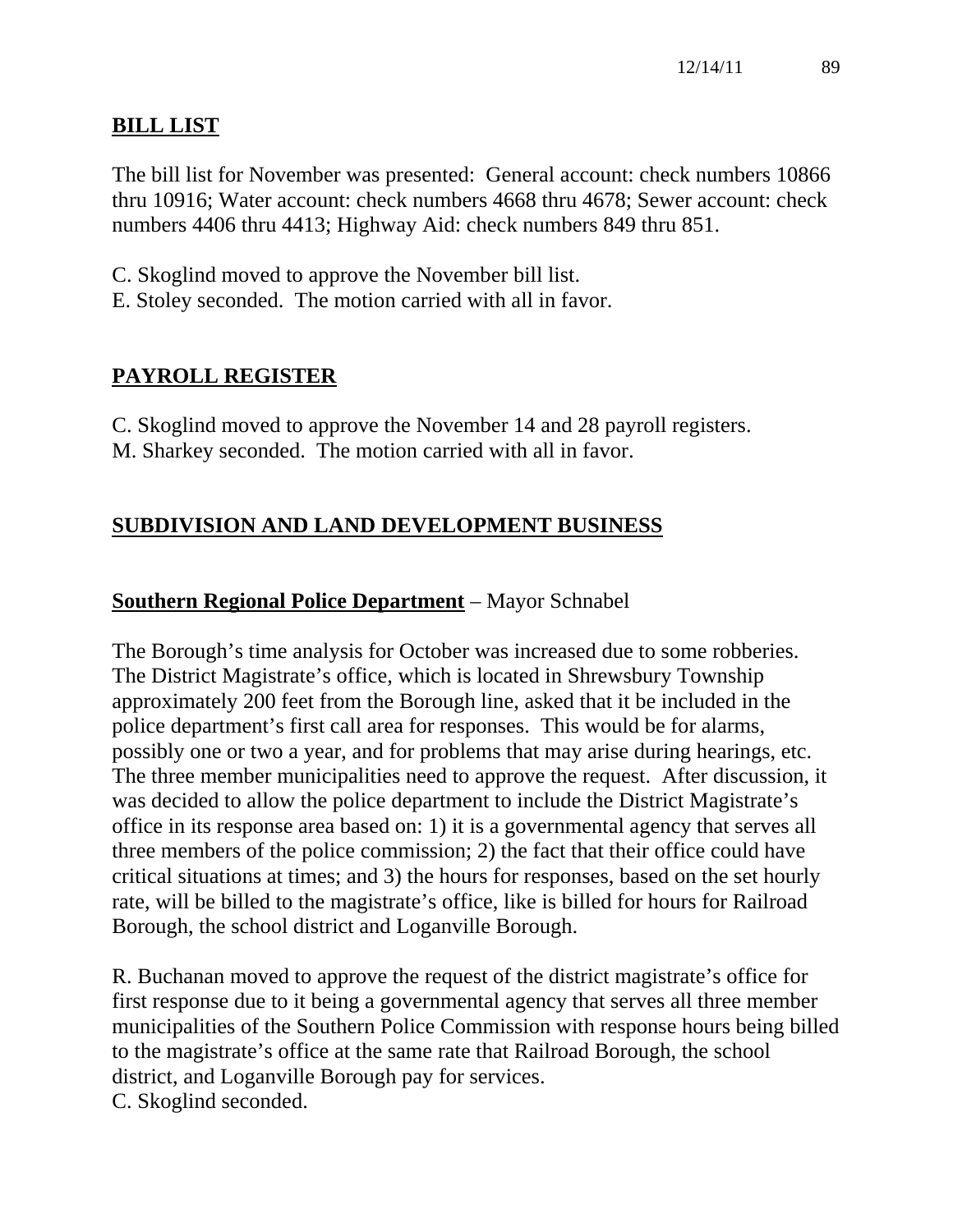The motion was amended that both Mayor Schnabel and President Ridgely sign the letter to the Southern Police Commission stating Council's motion with a copy to be sent to Glen Rock and New Freedom Boroughs.

It was noted that New Freedom Borough sent a letter that it voted to withdraw the letter of notification of the intent to withdraw from the Southern Regional Police dated July, 2010. This will be noted in our next newsletter.

# **Codes Enforcement** – E. Michael Lee

Mike reported most violations have been resolved. The individual who was going to be taking over the business, backed out and Mike is again looking for someone to take over for him so he can retire.

# **Water & Sewer** – Richard R. Buchanan

## Arby's Greasetrap

The general manager is in the process of submitting the 2011 greasetrap manifests and asked that the pending fine be forgiven. The former store manager no longer works for Arby's. The property is located in Shrewsbury Township.

E. Stoley moved that the matter be turned over to the Municipal Authority to act on at its December 28 meeting.

R. Buchanan seconded. The motion carried with all in favor.

#### PennDOT Agreement

The proposed agreement with PennDOT has not been signed. New projects will be presented and Sol. Rehmeyer will send a letter to open discussion regarding the new projects that will benefit the rest stop. Projects include the large water and sewer main replacement projects.

# **Public Roads & Lighting** – Eric W. Stoley

# West Clearview Drive Drainage Pipe/Swale

Eng. Lipinski is calculating stormwater flows for the Heathcote Glen Development and West Clearview Drive which will determine the size of the replacement pipe.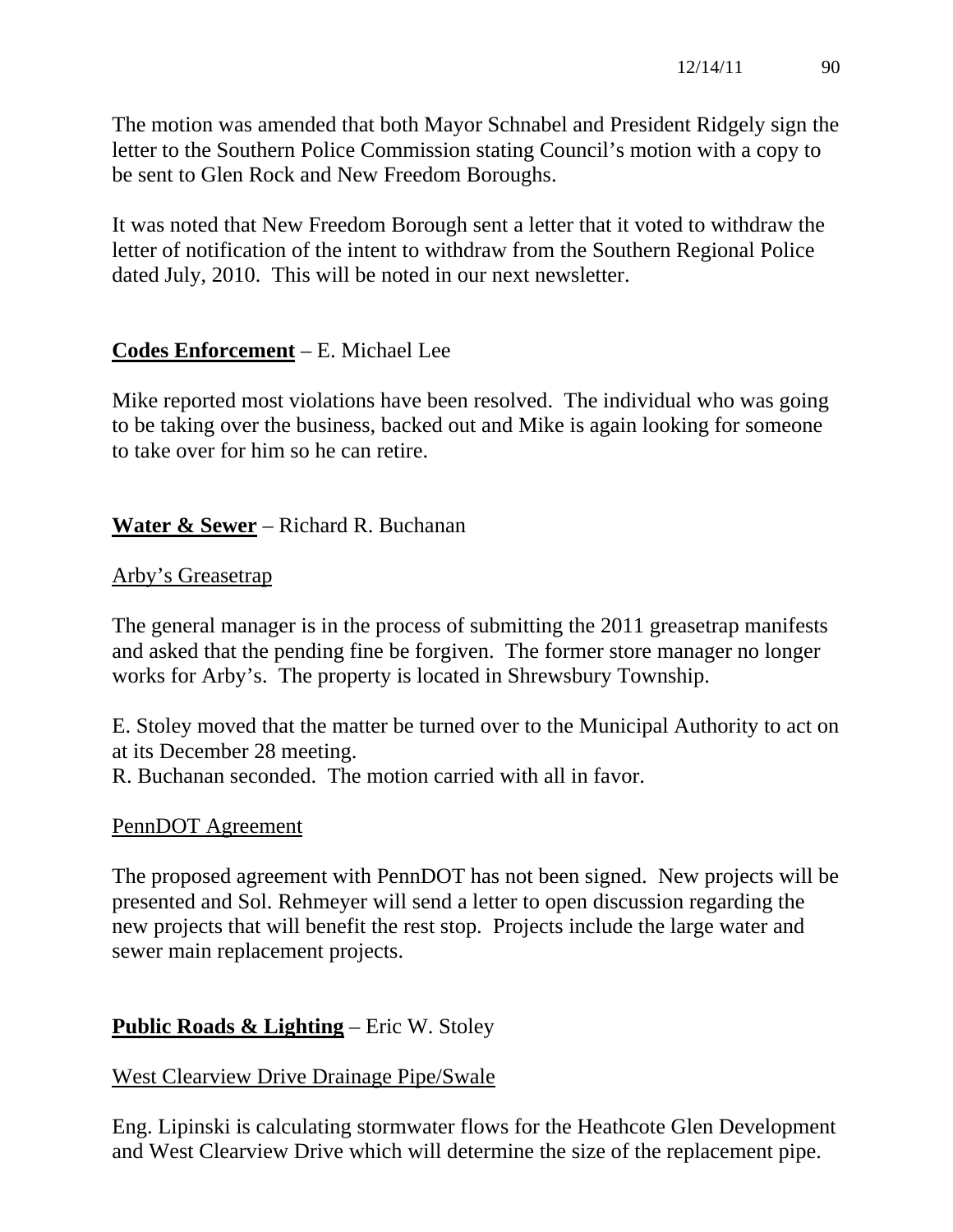The existing pipe is too small and water flows over the road and freezes in winter. The cost of grading on the Eyster property (50 West Clearview Drive) will be approximately \$4,000.00. Sol. Rehemyer will contact Mr. Eyster to ask him to call B. Sweitzer to discuss future work to be done on his property. There is currently no recorded easement for the swale.

### Snow Plow Route

The snow removal contractor will take on more of the snow plowing route with the departure of one of the Public Works Department's employees.

## Public Lands & Buildings and Finance – Christopher M. Skoglind

#### Tentative 2012 Budget

C. Skoglind moved to approve the tentative 2012 budget with no millage rate increase but includes a water rate increase.

E. Stoley seconded. The motion carried with all in favor.

#### Privacy Liability and Network Risk Proposal

A quote was received from our insurance agent. E. Stoley and C. Skoglind will assess our risk potential and decide if insurance will be purchased.

#### Borough Tree

A nice Serbian Spruce was found in Carroll County with a total cost for the tree and installation at \$1,400.00. B. Sweitzer recommended we keep the existing tree until more limbs die.

#### Year-end Meeting

The year-end meeting will be held on Wednesday, December 28 at 7:00 p.m. followed by the Municipal Authority meeting at 7:30 p.m.

# **ENGINEER'S REPORT**

#### Stormwater Ordinance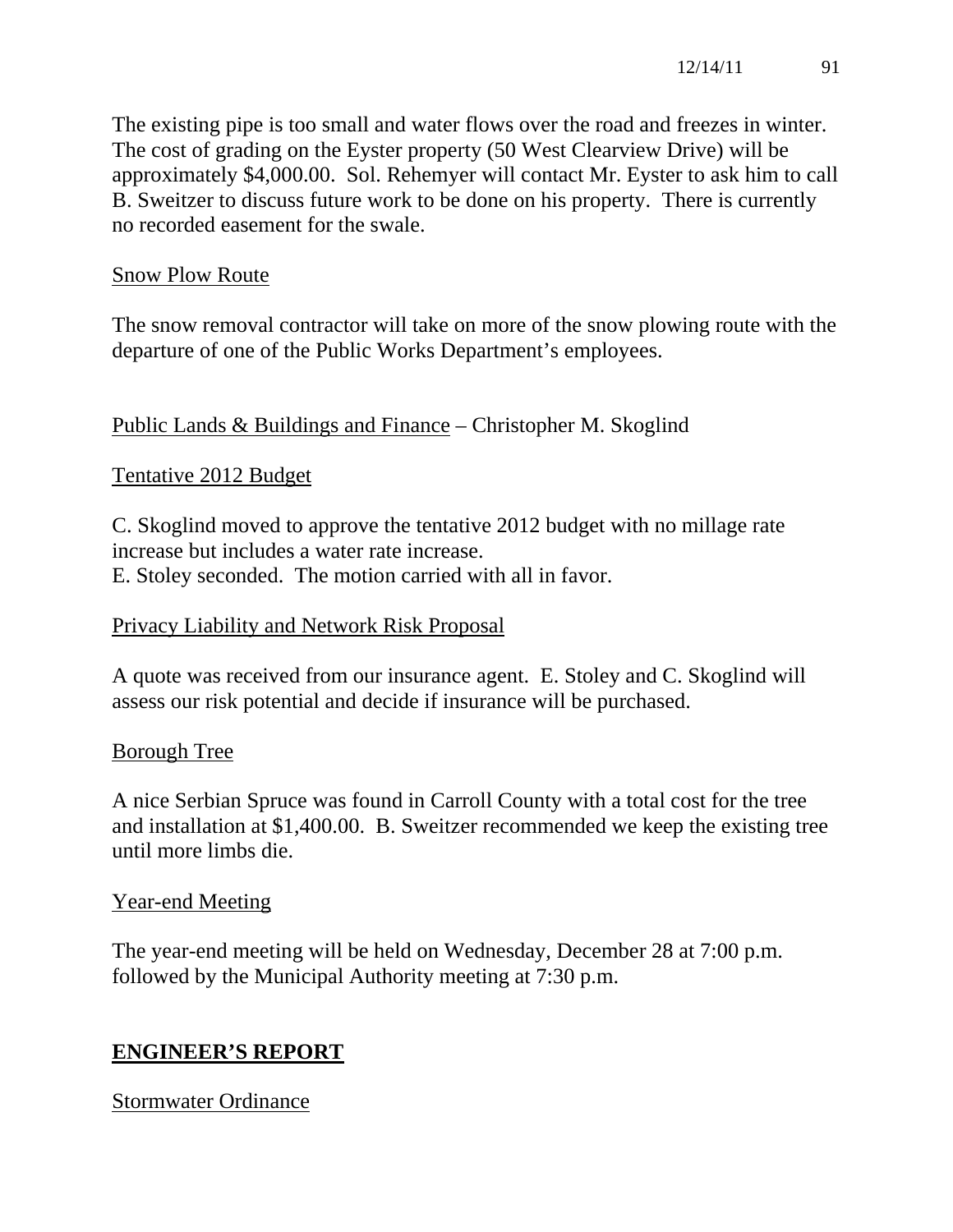The ordinance is still under consideration with the final draft to include a permit application.

## Flood Insurance

Eng. Lipinski spoke with a FEMA representative who will supply an application to start the process so residents can participate in the national flood insurance program. The Borough did adopt an ordinance and a resolution that were submitted to DCED but FEMA had no record of receiving a copy from DCED.

# Adequate Development Surety

Sol. Rehmeyer prepared a draft resolution that deals with on-going evaluations of open developments to ensure there is enough surety to complete the capital improvements and roadways. This will be discussed at the January 3 meeting and will include existing developments.

# 21 South Hill Street

Eng. Lipinski reported the sketch/concept plan was reviewed at staff review yesterday and is coming back to them in January.

Discussed further later in the meeting.

# **SOLICITOR'S REPORT**

# **Executive Session**

An executive session was called at 8:43 p.m. to discuss current litigation and a personnel matter. The meeting was reconvened at 9:11 p.m.

#### Sump Pump Ordinance

The proposed ordinance will be advertised for adoption at the January meeting.

# Enforcement Issues

The two properties with enforcement issues involving litigation are ongoing.

# Bid Limits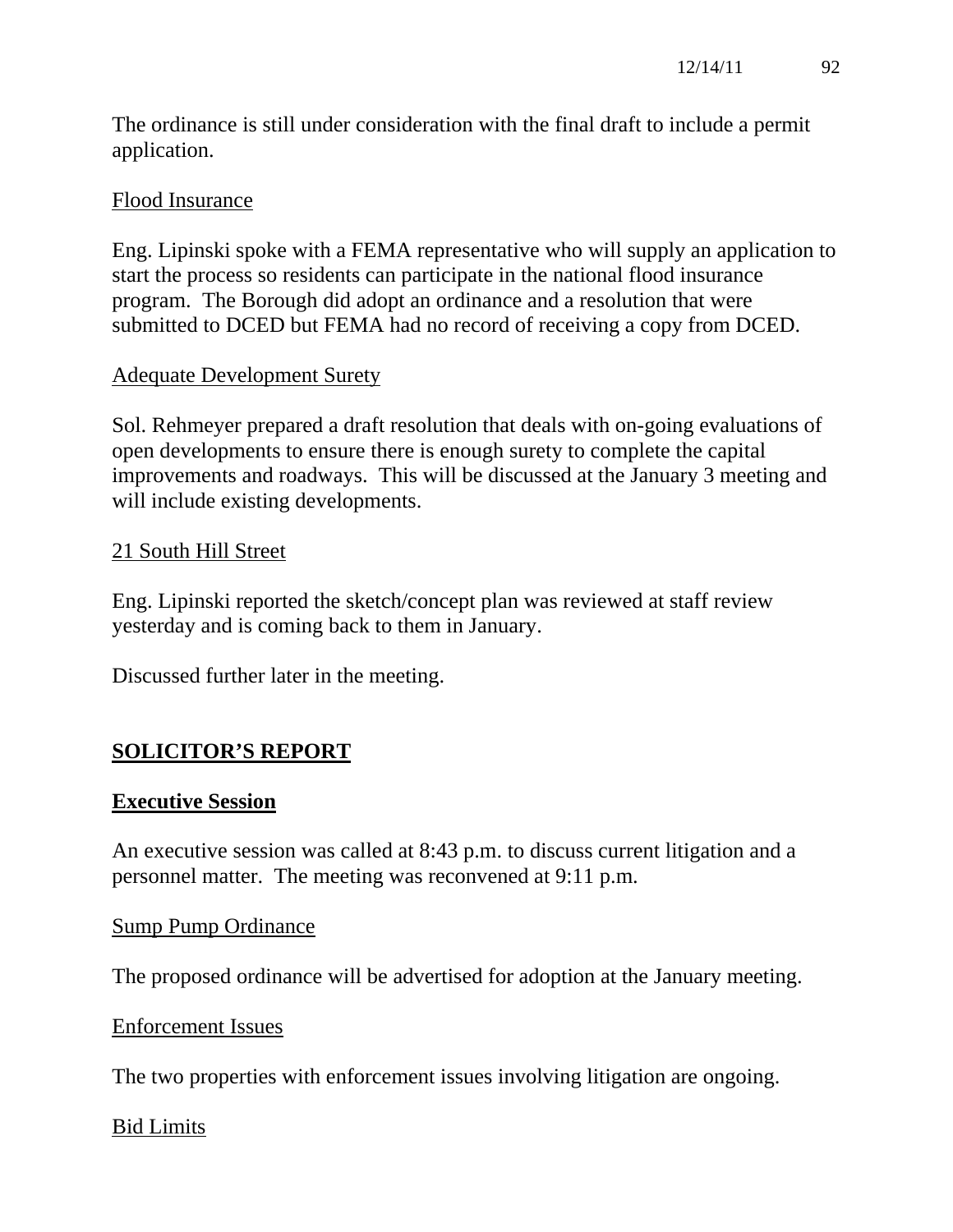The limits were raised that require bidding. Telephone quotes are allowed for purchases between \$10,000.00 - \$18,500.00. Over \$18,500.00, the purchase needs to be advertised.

# **Public Safety, Welfare and Personnel** – Michael G. Sharkey

#### Public Works Department Vacancy

Bruce Seidenstricker's last day is December 30. An ad has been prepared for advertisement of the position.

#### Annual Bonus

The 2011 bonus will be paid as an unfunded item during the first pay period in 2012.

M. Sharkey moved that the 2011 bonuses be issued the first pay period in 2012 with Council's sincere thanks to the employees. E. Stoley seconded. The motion carried with all in favor.

#### **Secretary's Report** – Cindy L. Bosley

#### Re-organizational Meeting

The re-organizational meeting will be on Tuesday, January 3. C. Skoglind and M. Sharkey cannot attend.

#### 2011 Audit

The audit has started.

# **York Area Tax Bureau** – Michael G. Sharkey

M. Sharkey highlighted the draft minutes from the Bureau's October 31 meeting.

# **Subdivision, Land Development & Zoning** – Eric W. Stoley

# 21 South Hill Street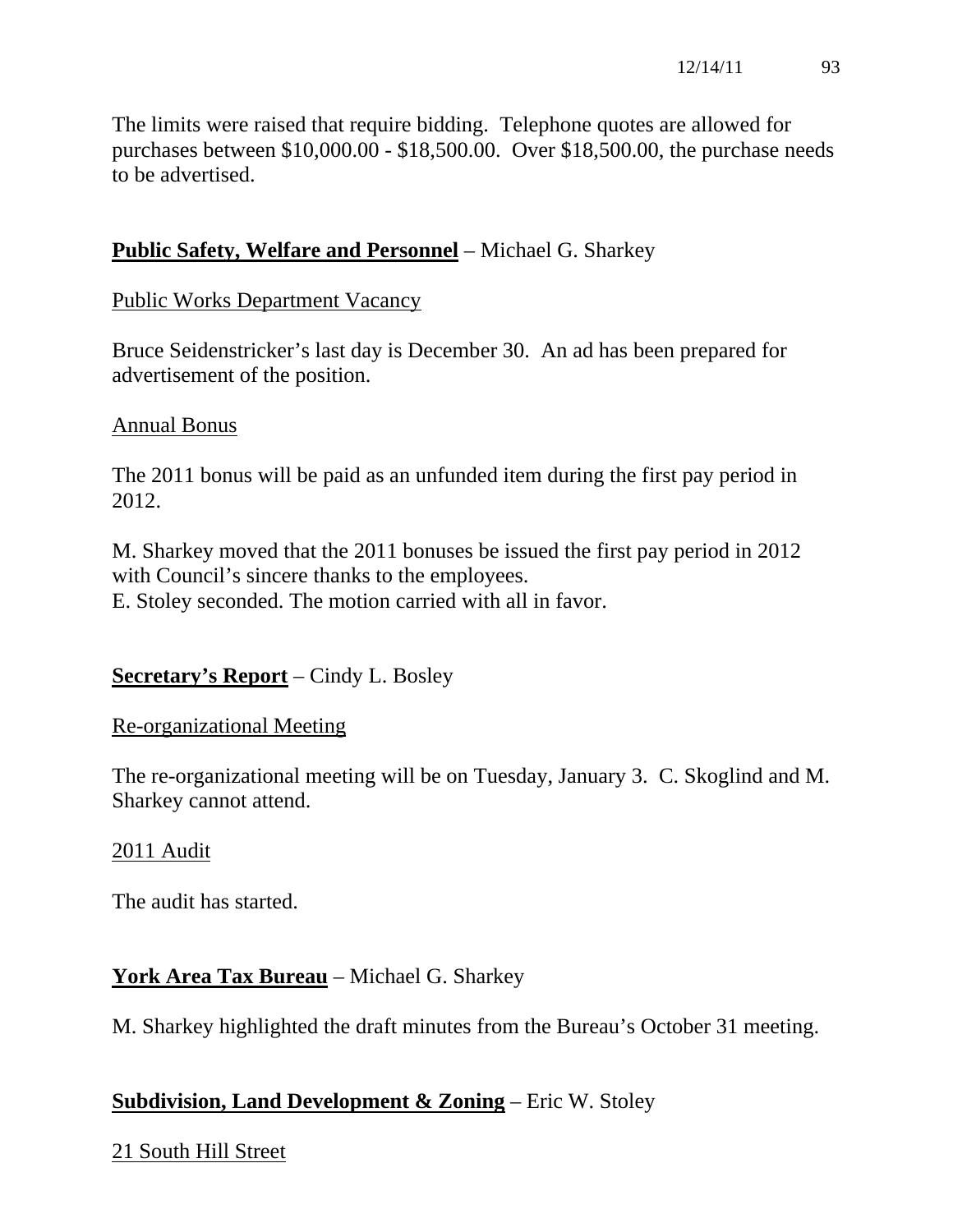One question from the staff review meeting was what is Council's wish about the proposed six foot high fence. Council felt the six foot high fence would be allowed as long as it doesn't block the sight triangle. Another question was about what use the gymnastics school fits under so the correct number of parking spaces can be calculated. Council does not want the non-conforming use to fit under any category but wants as many parking spaces as possible to allow for parents to park off-street and not park along the street. With these changes, the staff notes should be submitted to Atty. MacNeal.

E. Stoley moved to submit the amended staff review notes to Atty. MacNeal. R. Buchanan seconded. The motion carried with all in favor with M. Sharkey abstaining as he owns property within 300 feet of the site.

# **Planning Commission/Regional Planning Commission** – Eric W. Stoley

Since New Freedom Borough withdrew years ago and Glen Rock and Railroad Boroughs do not have representatives, the Regional Planning Commission's future is up in the air. The representative from Shrewsbury Township is deceased. There is around \$9,000.00 in the Commission's treasury. New Freedom Borough wrote to ask that the funds be distributed.

M. Sharkey moved to appoint E. Stoley as the interim representative from Shrewsbury Borough since Todd Grove resigned. C. Skoglind seconded. The motion carried with all in favor.

The position will be advertised in a few months.

#### **UNFINISHED BUSINESS**

#### **NEW BUSINESS**

Issue Control Sheet

The issue control sheet was reviewed and updated.

Recycling